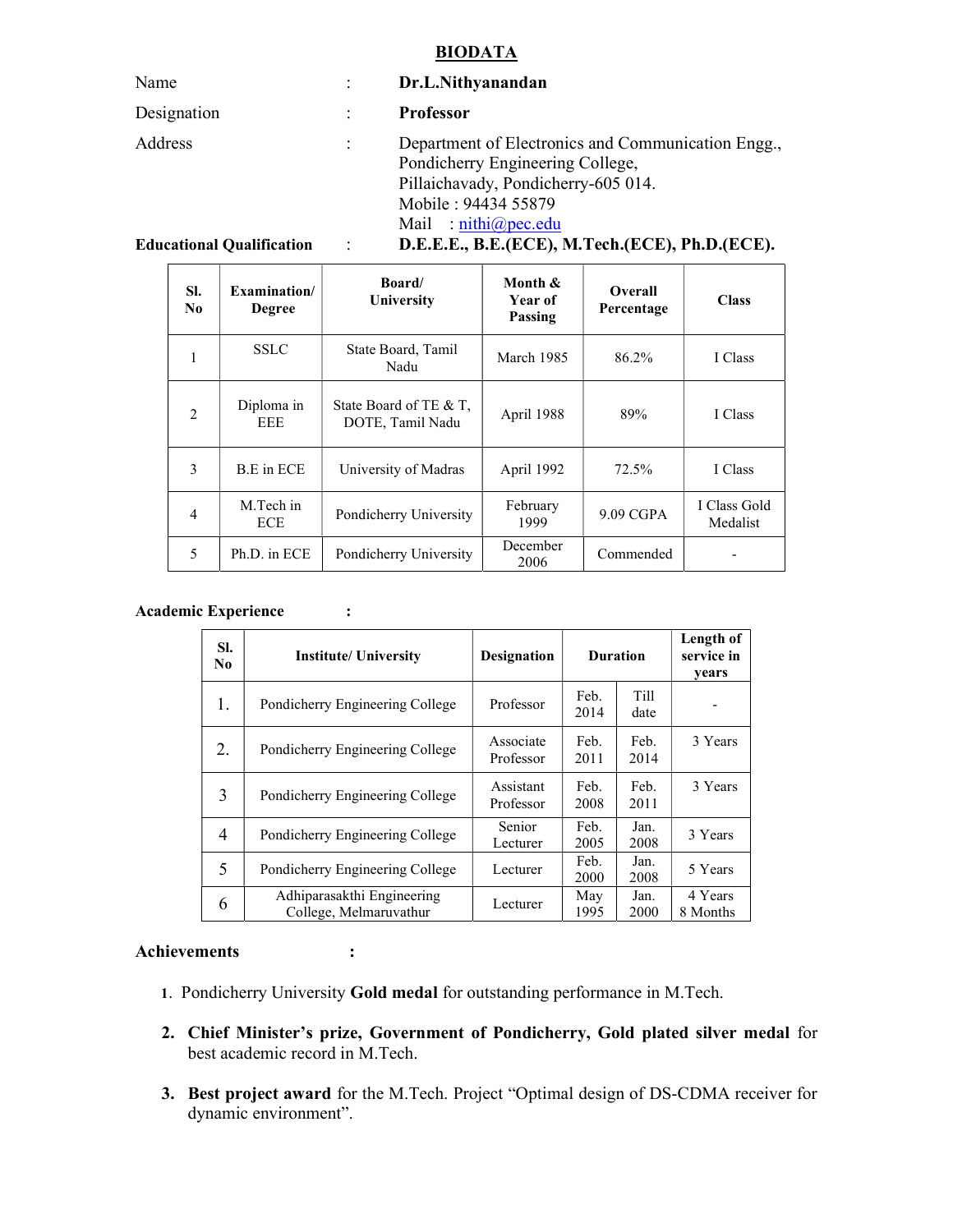# Responsibilities in PEC:

# Government of Puducherry:

- 1. Member of UG CENTAC, Government of Puducherry (2001-02,2002-03 & 2005-06)
- 2. Member of PG CENTAC, Government of Puducherry (2007-08,2008-09,2010-11,2011- 12,2012-13,2013-14,2014-15,2016-17 & 2017-18)
- 3. Member of Lateral Entry CENTAC, Government of Puducherry (2009-10)

# College Level:

- 1. Associate Dean Examinations (2016 to 2018)
- 2. Coordinator of PEC e-procurement cell (2013-14 & 2014-15)
- 3. Convener of PEC e-procurement cell (2015-16 & 2016-17)
- 4. Advisor of PEC IPR Cell (2016-17)
- 5. Co-convener of PEC Students Disciplinary committee (2018-2019)
- 6. Member of PEC FIST Committee (2015-16,2016-17,2017-18 & 2018-19)

## Department Level:

- 1. Coordinator of ENC INFO '09,the Nano edition of Department magazine (2008-09)
- 2. Coordinator of VSNL Sponsored Panel Discussion (2013-14 & 2015-16)
- 3. Coordinator of UG NBA Accreditation committee (2013-14)
- 4. Senior Coordinator of PG NBA Accreditation committee (2014-15,2015-16,2016-17 & 2017-18)
- 5. Coordinator of ECE students' council, Genesis -2k16 (2015-16)
- 6. Coordinator of B.Tech ECE Credit Seminar (2013-14)
- 7. Coordinator of B.Tech ECE Industrial visit/Inplant Training (2013-2014)
- 8. Coordinator of B.Tech ECE Project Review Committee (2016-17)
- 9. Coordinator of M.Tech WC Project Review Committee (2015-16)
- 10. Coordinator of M.Tech ECE Project Review Committee (2019-20)
- 11. Coordinator of Department RUSA Academic Audit committee (2017-18)
- 12. Faculty in charge of Department Library (2008-09,2009-10,2010-11,2011-12)
- 13. Faculty in charge of ECE Smart Class Room (2015-16,2016-17,2017-18 & 2018-19)
- 14. Faculty in charge of ECE PG Simulation Laboratory (2016-17 & 2017-18)
- 15. Faculty in charge of Wireless Communication Laboratory (2018-19 & 2019-20)
- 16. Faculty moderator of QEEE courses on Plane waves and Maxwells Equations(2016-17)
- 17. Member of ECE Board of Studies,PEC.
- 18. Member of B.Tech ECE Project Review Committee(2008-09,2011-12 & 2014-15)
- 19. Member of M.Tech ECE Project Review Committee(2007-08,2009-10,2012-13 & 2017- 18)
- 20. Member of M.Tech WC Project Review Committee(2010-11 & 2018-19)
- 21. Member of Department Procurement Committee(2018-19 & 2019-20)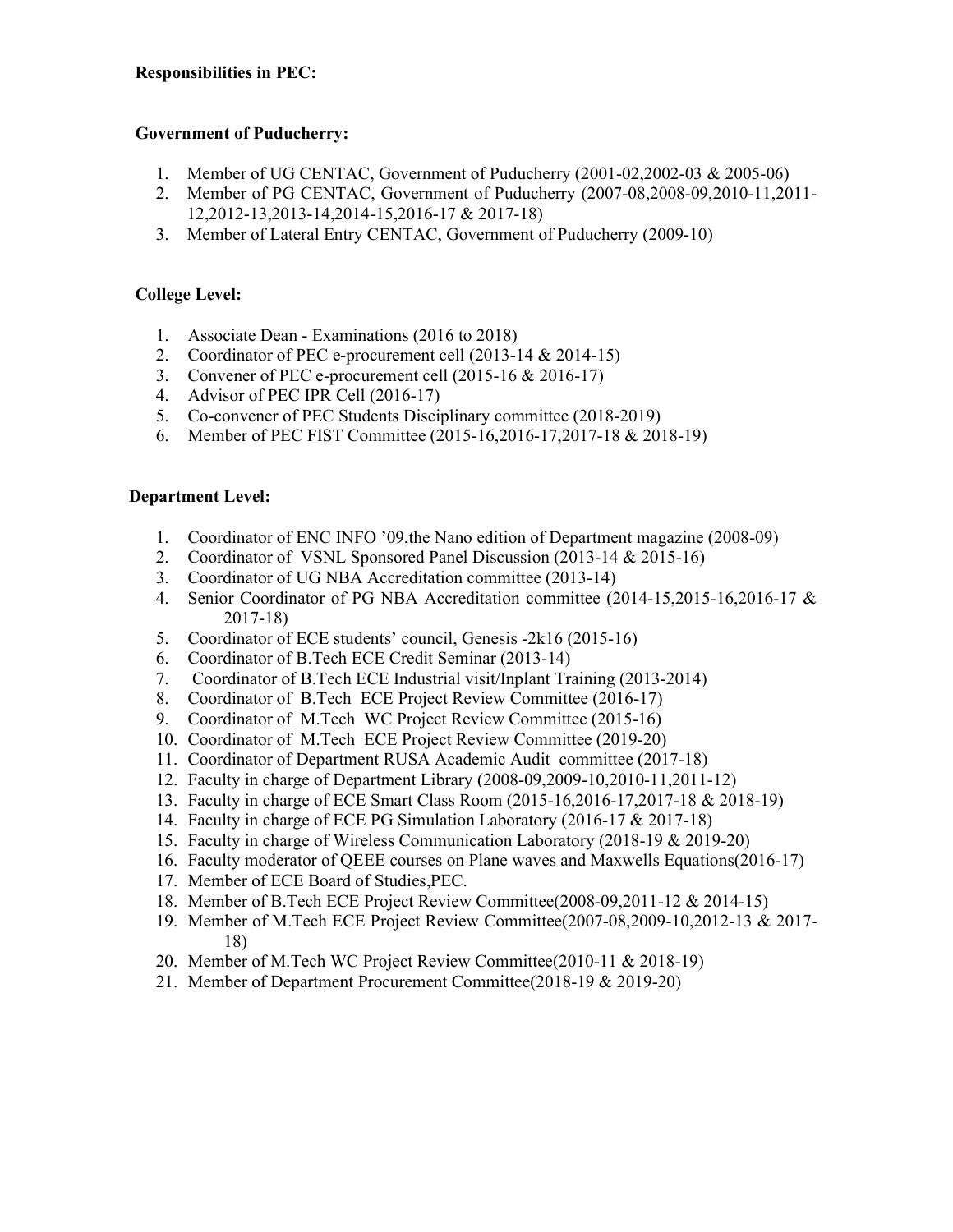## List of Publications

#### INTERNATIONAL JOURNALS

- 1. M.Arulaalan and L.Nithyanandan., "Development of Triangular Shaped Dual band 802.11 WLAN Applications", Asian Journal of Information Technology, Vol.22, No.2, pp.212-217, 2017.(ISSN 1682-3915)
- 2. V.Bharathi and L.Nithyanandan, "QoS Improved Energy Efficient Cooperative Relaying in Heterogeneous Networks Using Heterogeneous Relays", SPRINGER Wireless Personal Communication, Vol.96, No.3 , pp.4367-4384,October 2017.
- 3. R.Vijayarani and L.Nithyanandan, "Dynamic slot-based carrier scheduling scheme for downlink multimedia traffic over LTE advanced networks with carrier aggregation", Turkish Journal of Electrical Engineering & Computer Sciences, Vol.25, No.4 , pp.2796-2808,August 2017.(ISSN 1300-0632)
- 4. R. Vijayarani and L. Nithyanandan, "Specific Buffer-Aided Full Duplex Relaying over LTE Advanced Networks," International Journal of Mobile Network Design and Innovation, Inderscience publishers, Vol. 7, No. 1, pp.15- 21, Jan. 2017. (ISSN 1744- 2869)
- 5. R.Vijayarani and L.Nithyanandan, "Dynamic Cooperative Base Station Selection Scheme for Downlink CoMP in LTE Advanced Networks", SPRINGER Wireless Personal Communication, Vol.92, No.2 , pp.667-679,January 2017.
- 6. M.Arulaalan and L.Nithyanandan., "Dual Band Microstrip Antenna for WLAN/WiMAX applications", International Journal on Communications Antennas and Propagation, Vol.6,No.3,11,pp.132-137,June 2016.(ISSN 2039-5086)
- 7. V.Bharathi and L. Nithyanandan, "Modified dynamic network selection algorithm for heterogeneous overlaid networks", Journal of Theoretical and Applied Information Technology, Vol. 86, No. 1, pp. 150 – 158, April 2016. (ISSN 1992-8645).
- 8. R. Srinivas, L. Nithyanandan, G. Umadevi, C. S. Padmavathi and Radha Nayani, "Remote-sensing satellite ground station evaluation using QPSK emulator with test pattern and PRBS generation", SPRINGER CEAS Space Journal, Vol.7,No.4 , pp.399-417,December 2015.( ISSN 1868-2502).
- 9. R.Vijayarani and L.Nithyanandan, "Prioritized Dynamic Carrier Scheduling in Downlink LTE-A Networks with Carrier Aggregation", International Journal of Applied Engineering Research, Vol.10 No.70 , pp.37-44,2015.( ISSN 0973-4562).
- 10. R.K.Rubbala and L.Nithyanandan,"Optimal Relay Placement and Power Allocation in LTE-Advanced system", International Journal of Applied Engineering Research, Vol. 10. No.20 , PP.15608-15612, 2015. (ISSN 0973-4562).
- 11. R.Srinivas, L. Nithyananadan , P.V.V.Subba Rao and G.Umadevi , Real-time validation of Indian Remote Sensing Satellite data down link chain performance and evaluation of online data analysis with BER measurement, ELSEVIER Journal of Aerospace Science and Technology, Vol.41, pp.116-121, February 2015.
- 12. Bharathi. V. and Nithyanandan. L., "Performance analysis of WIMAX–WLAN overlay networks using modified dynamic speed sensitive call admission control",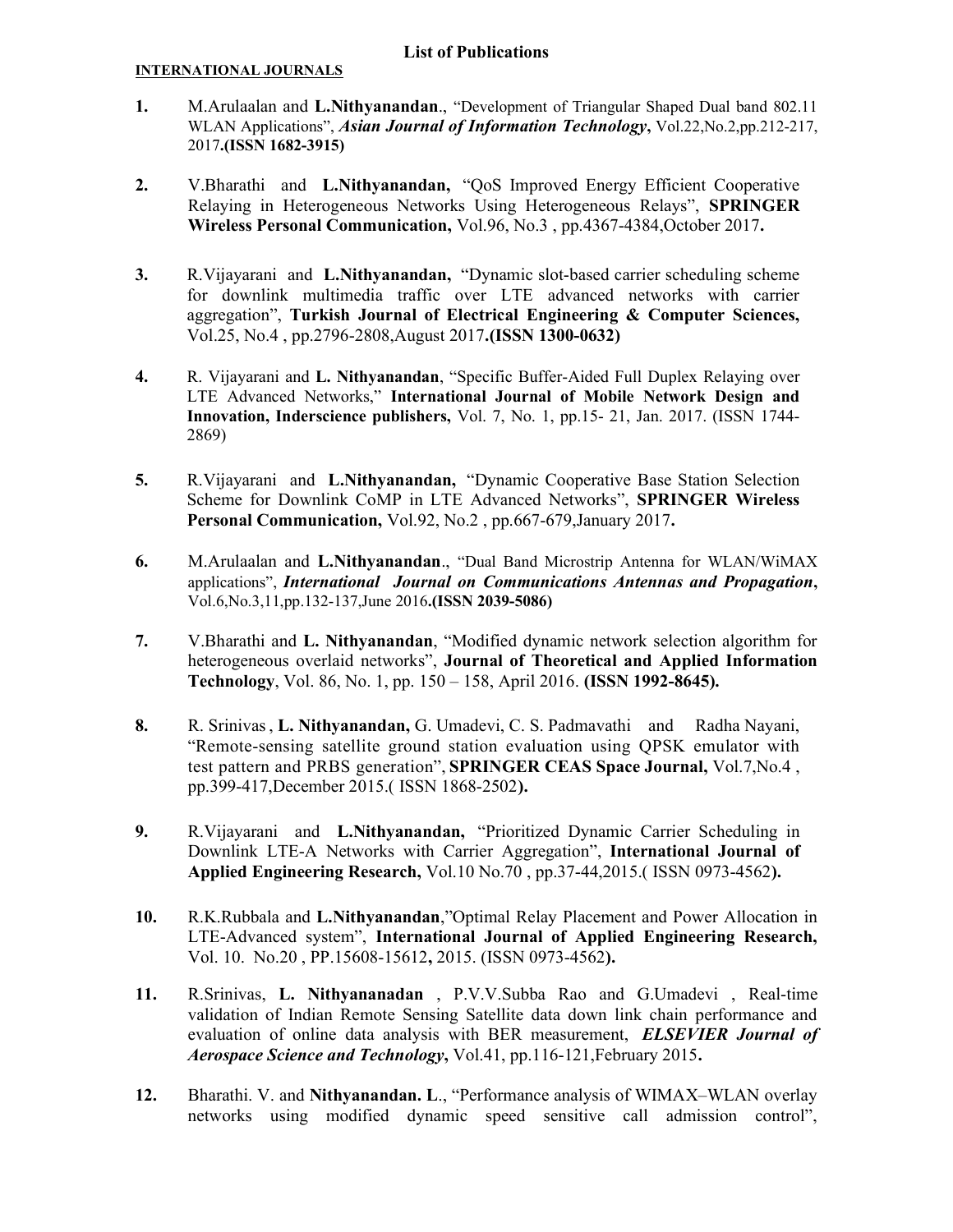INDERSCIENCE Int. J. Mobile Communications, Vol. 12, No. 6, pp.624–641, September 2014.

- 13. M.Arulaalan and L.Nithyanandan., "Analysis of triangular Microstrip Patch antenna with Koch boundary for WLAN application", Int Journal of recent trends in Engineering  $\&$ Technology, Vol.11,No.2,pp.105-112,June 2014
- 14. R.Srinivas R, L.. Nithyananadan , P.V.V.Subba Rao and G.Umadevi , "Design and Implementation of High Speed, High Data Rate Automatic Flywheel Logic for IRS Satellite Series", International Journal of Enhanced Research in Science Technology & Engineering, Vol. 3,No.1,pp.120-124, January 2014. (ISSN 2319-7463).
- 15. N. Tamilarasan and L. Nithyanandan, "Performance of the MIMO-MC-CDMA System with channel estimation and MMSE Equalization", Journal of Theoretical and Applied Information Technology, Vol. 59, No. 2, pp. 436 – 441, January 2014. (ISSN 1992- 8645).
- 16. R.Srinivas,L.Nithyanandan, P.V.V.Subba Rao, "Evaluation of Remote sensing Satellite ground station performance in PRBS local loop, TPG loop mode from far field Boresight and validation of Satellite Downlink chain for Indian Remote sensing satellite ", International Journal of Electronics and Communication Engineering & Technology (IJECET), Vol. 4, No. 4, pp.119-125,July-August,2013 (ISSN :0976 – 6464)
- 17. L.Nithyanandan, V.Bharathi and P.Prabhavathi, "User Centric Network Selection in Wireless Hetnets", International Journal of Wireless & Mobile Networks (IJWMN), Vol. 5, No. 3, pp.45-59, June 2013.
- 18. L. Nithyanandan and J. Susila @ Sandhiya , "Resource allocation algorithms for QoS Optimization in Mobile WiMax Networks", International Journal of Wireless & Mobile Networks (IJWMN) ,Vol. 5, No. 3, pp.77-91, June 2013.
- 19. L.Nithyanandan and I. Parthiban, "Vertical handoff in WLAN-WIMAX-LTE heterogeneous networks through gateway relocation", International Journal of Wireless and Mobile Networks (IJWMN),Vol.4,No.4, pp. 203-215, August 2012. (ISSN 0975-4679)
- 20. R.Yuvaraj and L.Nithyanandan, "Performance Analysis of MIMO MC-CDMA through Subcarrier Allocation", International Journal on Recent Trends in Engineering and Technology, Vol. 6, No. 2, pp. 227 – 230, November 2011. (ISSN 2158-5563).
- 21. N. Tamilarasan and L. Nithyanandan, "Performance of the MIMO-MC-CDMA System with MMSE Equalization", International Journal on Recent Trends in Engineering and Technology, Vol. 6, No. 2, pp. 223 – 226, November 2011. (ISSN 2158-5563).
- 22. L.Nithyanandan, S.Thirunavukarasu and P. Dananjayan, "Virtual sub carrier based frequency and phase Synchronization Algorithm for MC CDMA system", International Journal of Computer theory and Engineering (IJCTE), Vol.2, No.3, pp.425-430, June 2010. (ISSN 1793-8201).
- 23. L.Nithyanandan, G.Sivarajesh and P.Dananjayan, "Modified GPSR Protocol for Wireless Sensor Networks", International Journal of Computer and Electrical Engineering (IJCEE),Vol.2, No.2, pp.328-332, April 2010.(ISSN 1783-8163).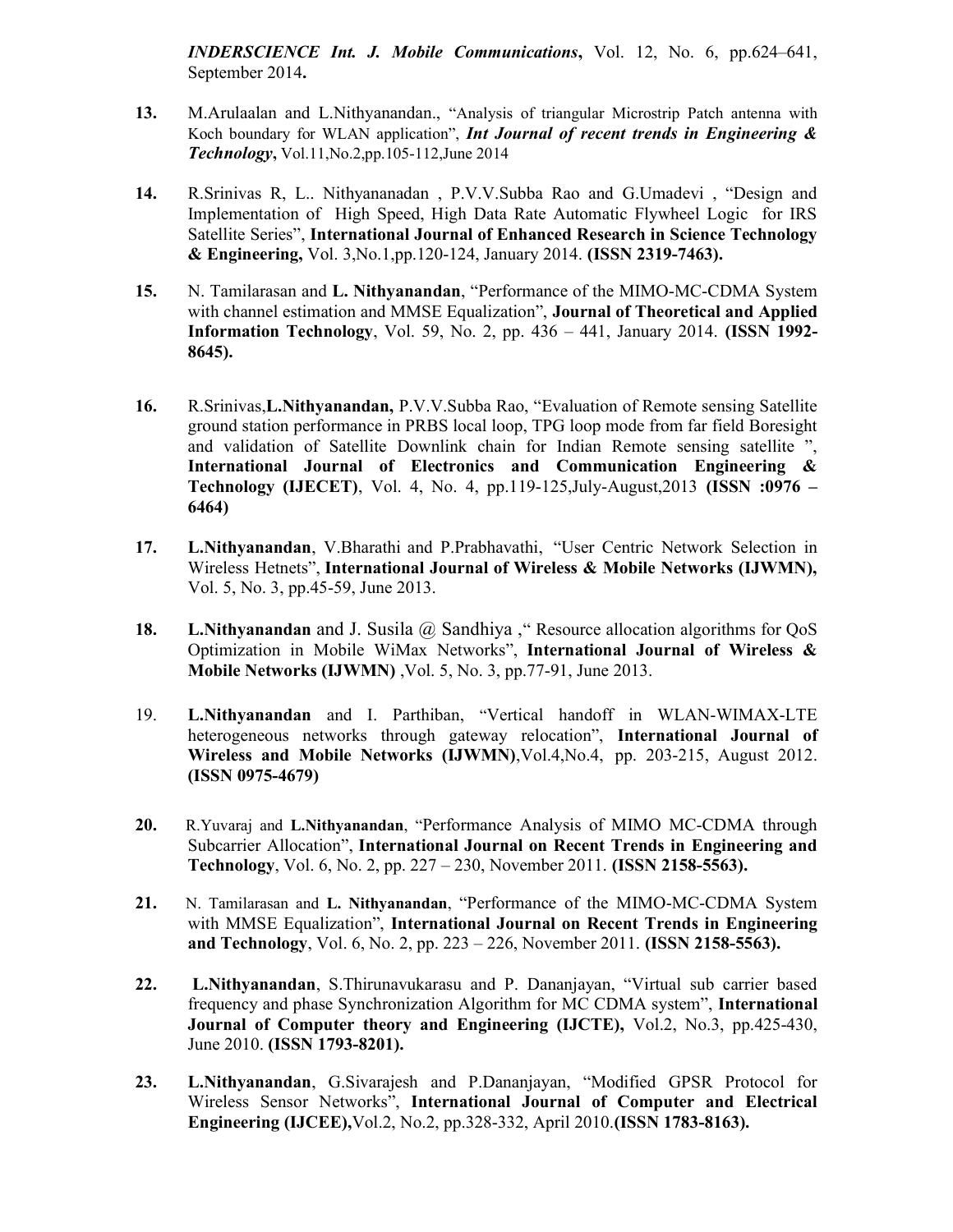- 24. L.Nithyanandan and P.Dananjayan ,"Coverage and cost optimization of Uniform and Non uniform mixed sensor networks", International Journal of Emerging Technologies and Applications in Engineering, Science and Technology, Vol. 2, No. 2, pp.213-216, July 2009.(ISSN 0974-3588)
- 25. V.Nagarajan, L.Nithyanandan and P.Dananjayan, "A Game Theoretic Approach with Pricing Strategy for Energy Efficient Modulation in MIMO MC-DS-CDMA system", International Journal of Computer Applications in Engineering, Technology and Sciences, Vol. 1, No. 2, pp.656-659, April 2009. (ISSN 0974-3596)
- 26. L.Nithyanandan and P.Dananjayan, "Analytical BER Computation for MC-CDMA System with Iterative HIC Receiver", International Journal of Electronics Engineering, Vol. 1, No. 1, pp. 67-73, January 2009. (ISSN 0973-7383)
- 27. L.Nithyanandan and P.Dananjayan, "Modified Frequency and Frame Synchronization Algorithms for MC CDMA System", Information Technology Journal, Vol. 5, No.2, pp.273-280, 2006. (ISSN 1812-5638)

## INTERNATIONAL CONFERENCES:

- 28. P. Bhuvaneswari and L. Nithyanandan , "Improving Energy Efficiency in Backhaul of LTE A Network with Base Station Cooperation", Proceedings of 8th International Conference on Advances in Computing and Communication (ICACC-2018),Elsevier Procedia Computer Science, Vol.143,PP. 843–851, Sep.2018
- 29. Srinivasa Rao Patri and L.Nithyanandan, "Energy Efficient Data Transmission for Narrow Band IOT Devices using Double Auction", Proceedings of International Conference on Advances in Communication, Network, and Computing, CNC,PP.176- 181,2019
- 30. R.Vijayarani and L.Nithyanandan, , "Selective Interference Rejection based Antenna Selection for MIMO over LTE Advanced Networks " , Proceedings of the Elsevier 6th International Conference On Advances In Computing & Communications, ICACC 2016, Procedia Computer Science, Vol. 93 ,pp. 624 – 631 ,September 2016.
- 31. R.Shanthini and L.Nithyanandan, "Dynamic weight adjustment scheduling for Healthcare service in Heterogeneous Network", International Conference on Emerging Trends in Electronics , Communication and Computing Technology (ICONTECH'16), pp.91-98,May 2016.
- 32. K.Pooarasi and L.Nithyanandan, "A Smartphone centric approach for patient monitoring ", International Conference on Emerging Trends in Electronics ,Communication and Computing Technology (ICONTECH'16), pp.120-125,May 2016.
- 33. R.Yuvaraj, L.Nithyanandan and Emmanuel Nehemiah, "Capacity Enhancement with Reduced Complex Receiver Antenna Selection Algorithm for MIMO MC-CDMA system in Mobile WiMAX Networks", Proceedings of the IEEE International Conference on Power, Control, Communication and Computational Technologies foe Sustainable Growth(PCCCTSG 2015),pp.267-272,December 2015.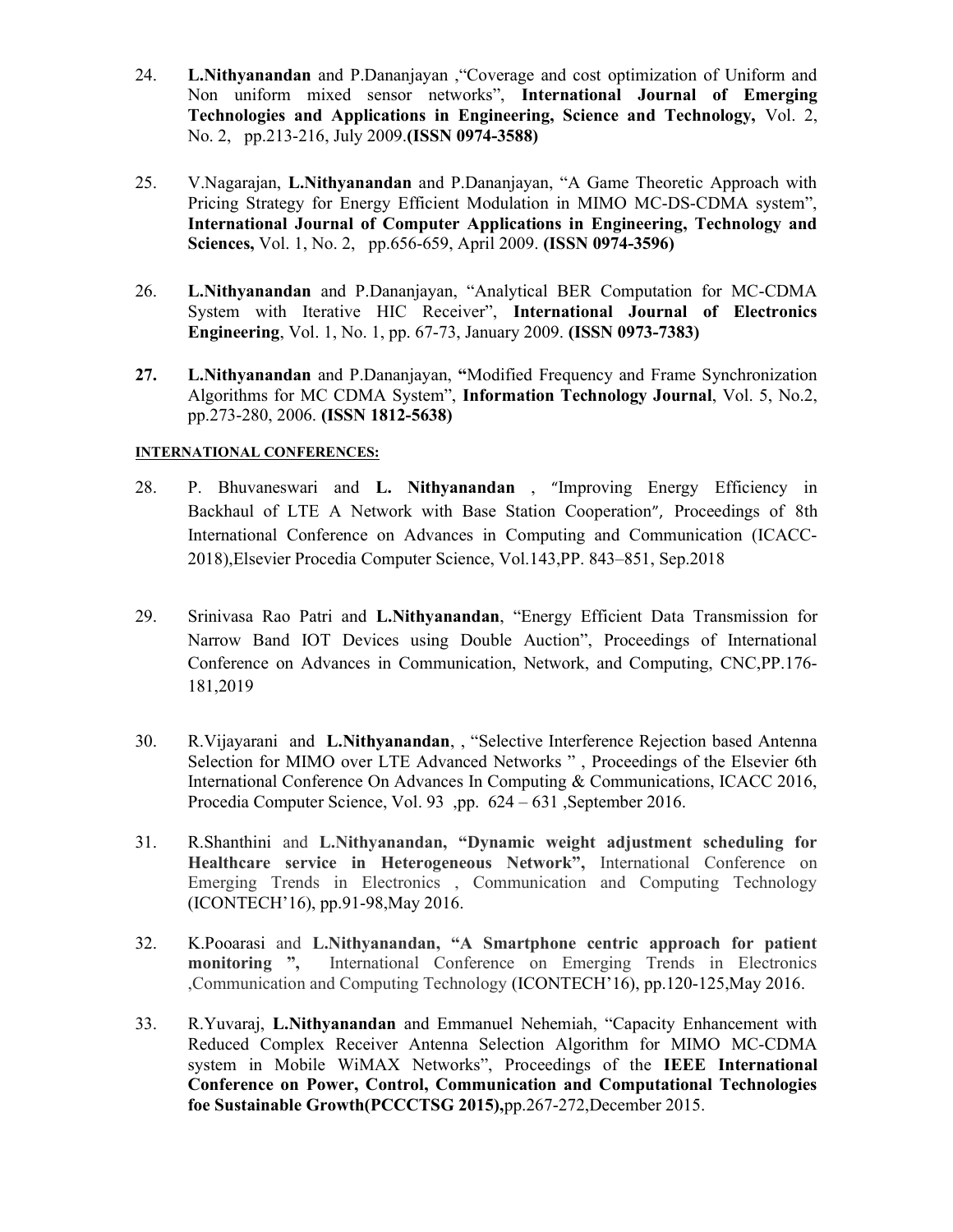- 34. V.Nithya and L.Nithyanandan, "Mobile WiMAX network with coded co-operative Relaying", IEEE International Conference on Innovations in Information, Embedded and Communication Systems (ICIIECS), pp.1-5,March 2015
- 35. R.Vijayarani and L.Nithyanandan, , "Downlink Joint Processing CoMP Channel Estimation with Partial Channel State Information in LTE Advanced System", Proceedings of the IEEE International Conference on Advanced Communication Control and Computing Technologies (ICACCCT 2014),pp.739-743,May 2014.
- 36. N. Tamilarasan and L.Nithyanandan, "Performance of MIMO MC-CDMA System with Channel Estimation, Equalization and relay", Proceedings of the IEEE International Conference on Electronics,Communication and Computational Engineering(ICECCE 2014),pp.169-172,2014.
- 37. V. Bharathi and L. Nithyanandan, "Modified Hybrid Coupled Architecture for UMTSWiMAX-WLAN Overlay Networks using IMS" , IEEE International Conference on Communication and Signal Processing ICCSP'14, pp.1543-1547,April , 2014.
- 38. K.R.Shenthil Kumar and L. Nithyanandan, "Medical Video Communication using Modified HEVC over WiMAX Network" , IEEE International Conference on Communication and Signal Processing ICCSP'14, pp.1508-1512,April , 2014.
- 39. N.Madhusudhanan and L. Nithyanandan, "Compress-and-Forward Relaying with Polar Codes for LTE-A System", IEEE International Conference on Communication and Signal Processing ICCSP'14, pp.1497-1501, April, 2014.
- 40. M.Arulaalan and L.Nithyanandan, "Analysis of Microstrip Line Feed Triangular Patch Antenna for WLAN (2.4GHz)", Proceedings of the Elsiever Fifth Int. Conf. on Advances in Communication, Network, and Computing, CNC 2014, pp.802-806, February 2014.
- 41. N. Tamilarasan and L.Nithyanandan, "Performance of MIMO MC-CDMA System with Channel Estimation, Equalization and Beamforming", Proceedings of the Elsiever Fifth Int. Conf. on Advances in Communication, Network, and Computing, CNC 2014, pp.659-667, February 2014.
- 42. V. Bharathi and L.Nithyanandan, "Efficient Cooperative Relaying in UMTS-WiMAXWLAN Overlaid Heterogeneous Networks", Proceedings of the Elsiever Fifth Int. Conf. on Advances in Communication, Network, and Computing, CNC 2014, pp.273-284, February 2014.
- 43. M.Arulaalan and L.Nithyanandan, "Return Loss and Gain Improvement in an Inset Fed Triangular Patch Antenna using Koch Boundary", Proceedings of the Elsiever International Conference on Recent Trends in Communication and Computer networks COMNET – 2013, pp.54-57, November,2013.
- 44. N. Tamilarasan and L. Nithyanandan, "Performance of the MIMO MC-CDMA System with Beamforming", Proceedings of the Fourth IEEE International Conference on Computing, Communication and Networking Technologies, pp.1-5, July, 2013.
- 45. V. Bharathi. and L. Nithyanandan, "Traffic Aware Dynamic Speed Sensitive CAC for IMS Based UMTS-WiMAX-WLAN Overlay Networks ", Proceedings of the Fourth IEEE International Conference on Computing, Communication and Networking Technologies, pp.50-55, July, 2013.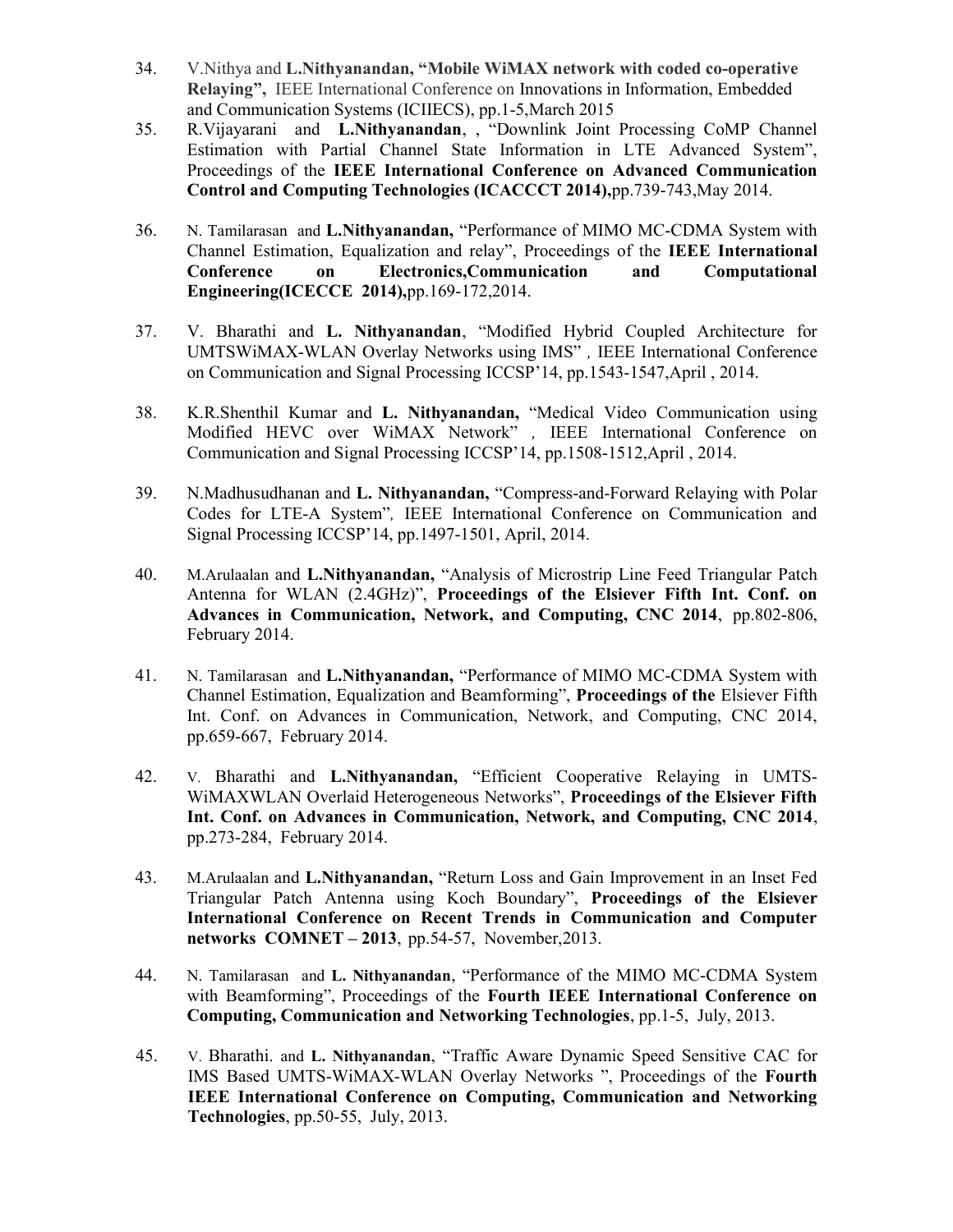- 46. P.Prabhavathi and L.Nithyanandan, "Network Selection in wireless Heterogeneous Networks" IEEE International Conference on Communications and Signal Processing, ICCSP'13, pp. 357-361, April 2013.
- 47. J.Susila @ Sandhiya and L.Nithyanandan, "Resource and QoS Optimization for Multicasting in Mobile WiMAX Networks" IEEE International Conference on Communications and Signal Processing, ICCSP'13, pp. 362-366, April 2013.
- 48. M.Arulaalan and L.Nithyanandan, "Return Loss Improvement in an Inset Fed Triangular Patch Antenna" IEEE International Conference on Communications and Signal Processing, ICCSP'13, pp. 864-867, April 2013.
- 49. R.Srinivas,L.Nithyanandan, P.V.V.Subba Rao, P.Naveen Kumar and G.Umadevi,, "Advanced High Speed Parallel Frame Synchronizer for High Data Rate Indian Remote Sensing Satellite" IEEE 5<sup>th</sup> International conference on computers and devices for communication (CODEC)-RSS,December,2012.
- 50. Bharathi.V and Nithyanandan.L, "Dynamic Speed Sensitive CAC for WiMAX-WLAN Overlay Architecture", IEEE International Conference On Emerging Trends in Science Engineering and Technology INCOSET-2012,pp.334-338,December 2012.
- 51. L.Nithyanandan and I. Parthiban, "Seamless vertical handoff in heterogeneous networks using IMS technology", IEEE International Conference on Communication and Signal Processing, ICCSP'12, pp. 32-35, April 2012.
- 52. R.Srinivas,L.Nithyanandan, G.Umadevi, P.V.V.Subba Rao, P.Naveen Kumar, "Design and Implementation of S-Band Multi-mission Satellite Positioning Data Simulator for IRS Satellites", IEEE Applied Electromagnetics Conference (AEMC ), pp.1-4,Kolkata,India,December 2011.
- 53. V.Nagarajan, P.Dananjayan and L.Nithyanandan, "On the performance of chaotic spreading sequence MIMO MC-DS/CDMA systems using NPGP", International conference on Control, Automation, Communication and Energy Conservation, INCACEC – 2009, pp. 730-734, Kongu Engineering college, June 2009.
- 54. L.Nithyanandan, S.Thirunavukarasu and P.Dananjayan, "Virtual sub carrier based frequency Synchronization algorithm for MC CDMA System", Proc. of IEEE International conference on Wireless and Optical Communication Networks, IEEE WOCN 2006, April 2006, Bangalore. (ISBN 1-4244-0340-5/06).
- 55. L.Nithyanandan and P.Dananjayan, "Analytical BER Computation for Interference Cancellation Receiver in MC CDMA System", Proc.of XVIII URSI General Assembly 2005 held at Vignyan Bhavan, 23-29 October,2005, New Delhi .
- 56. L.Nithyanandan, RSaravanaprabu and P.Dananjayan, "Hybrid interference cancellation receiver for MC CDMA system", Proc. of 2005 IEEE International Conference on Personal Wireless Communications (ICPWC 2005), pp.465-469, 23-25 January, 2005, New Delhi, India.
- 57. L.Nithyanandan and P.Dananjayan, "Distributed Protocol for ATM extended banyan networks", Proc.of International conference ASIA PACIFIC TELECOM-2000 on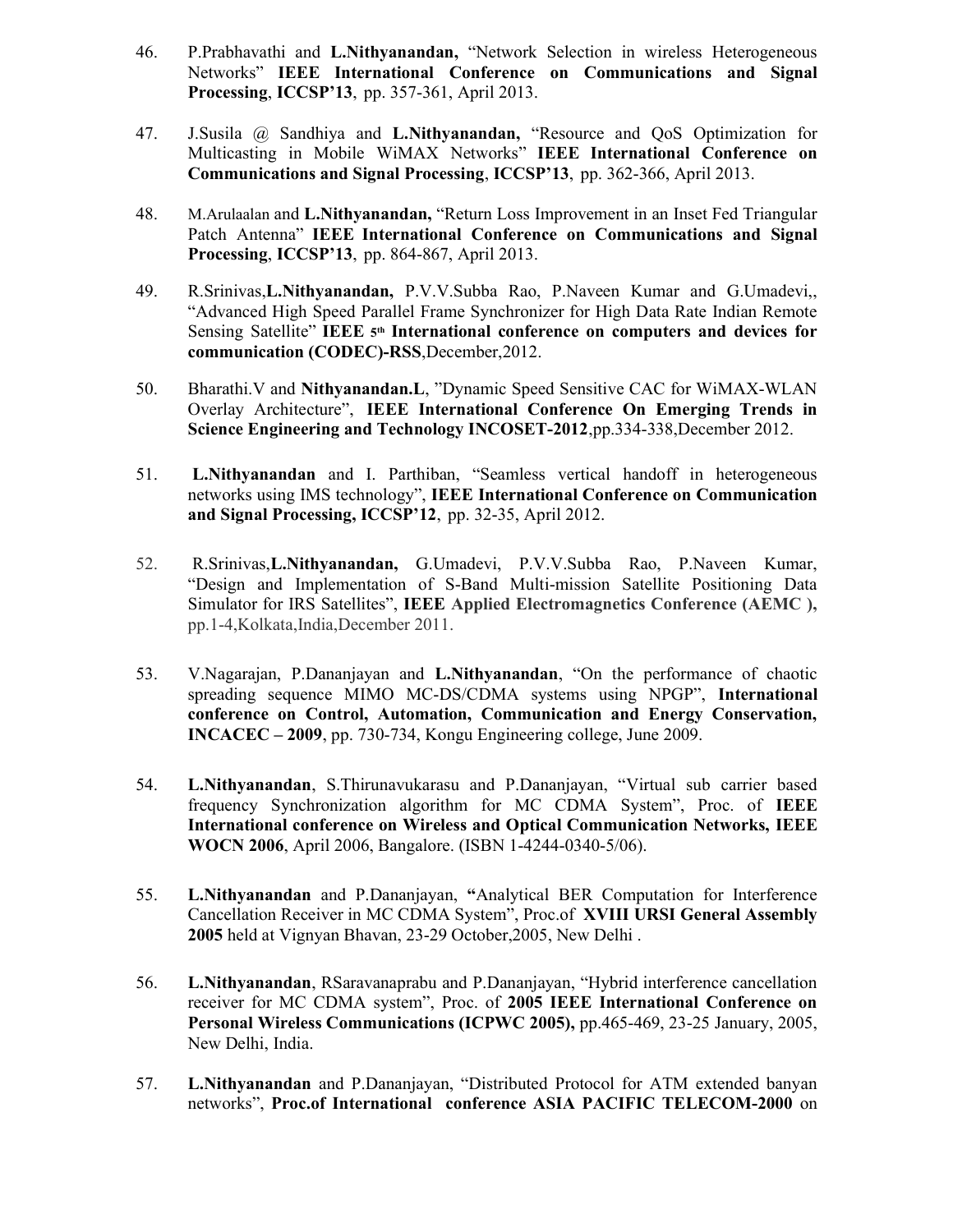Advances in Telecommunications and Information technology organized by Vellore Engineering College, pp.162-169, 14-16 December,2000, Vellore.

58. P.Dananjayan and L.Nithyanandan, "Optimal design of DS-CDMA receiver for dynamic environment", Proc. of Second International Conference on Information, Communications and Signal processing (ICICS) organized by School of Electrical and Electronic Engineering, Nan yang Technological University,7-10 December, 1999, Singapore.

## NATIONAL CONFERENCES:

- 59. L.Nithyanandan and P.Dananjayan, "Modified frame synchronization algorithm for MC CDMA system", Proc. of Eleventh National Conference on Communications NCC 2005 organized by The Joint Telematics Group of The IITs/ IISc at Indian Institute of Technology, pp. 119-123,Jan.28-30,2005, Kharagpur.
- 60. L.Nithyanandan and P.Dananjayan, "Integrated Services over the ATM based Personal Communication Networks", Proc. of  $7<sup>th</sup>$  Annual Convention and National Seminar on Recent Advances, Growth and Achievements in Modern Engineering towards 2020 (RAGAME 2004) Organized by Indian Society for Technical Education (Tamilnadu and Pondicherry Section),Pondicherry, pp.59-63,Nov.26- 27,2004,Pondicherry.
- 61. L.Nithyanandan and P.Dananjayan, "Hybrid interference cancellation receiver for DS CDMA systems", Proc.of Tenth National Conference on Communications NCC 2004 organized by The Joint Telematics Group of The IITs/ IISc at Indian Institute of Science, pp. 126-130, Jan.30 –Feb.1,2004, Bangalore.
- 62. L.Nithyanandan and P.Dananjayan, "Optimized call admission scheme for heterogeneous services in CDMA based wireless access network", Proc.of AECOVISION 2003,National Seminar – Emerging Trends in Communication and Networks, organized by Arunai Engineering College, Dec.26–27, 2003,Tiruvannamalai.
- 63. G.Sivaradje, L.Nithyanandan and P.Dananjayan, "A Guaranteed rate allocation algorithm for ATM-ABR service with and without connection estimation", Proc. of Ninth National Conference on Communications NCC 2003 organized by The Joint Telematics Group of The IITs/ IISc at Indian Institute of Technology, pp. 334-338, Jan.31 –Feb. 2,2003, Chennai.
- 64. L.Nithyanandan and P.Dananjayan, "Multimedia Personal Communication over Wireless ATM network", Proc. of National Conference on Convergence of Technologies by 2010 Organized by Arunai Engineering college, pp 173-178,Jan. 20- 22,2001, Tiruvannamalai.
- 65. G.Nagarajan, L.Nithyanandan and P.Dananjayan, "Information superhighway through cable MODEM", Proc.of Southern regional conference 2000 on teleworking-IT enabled services Hosted by Computer Society of India-Pondicherry Chapter , pp 39- 49,20 May, 2000, Pondicherry.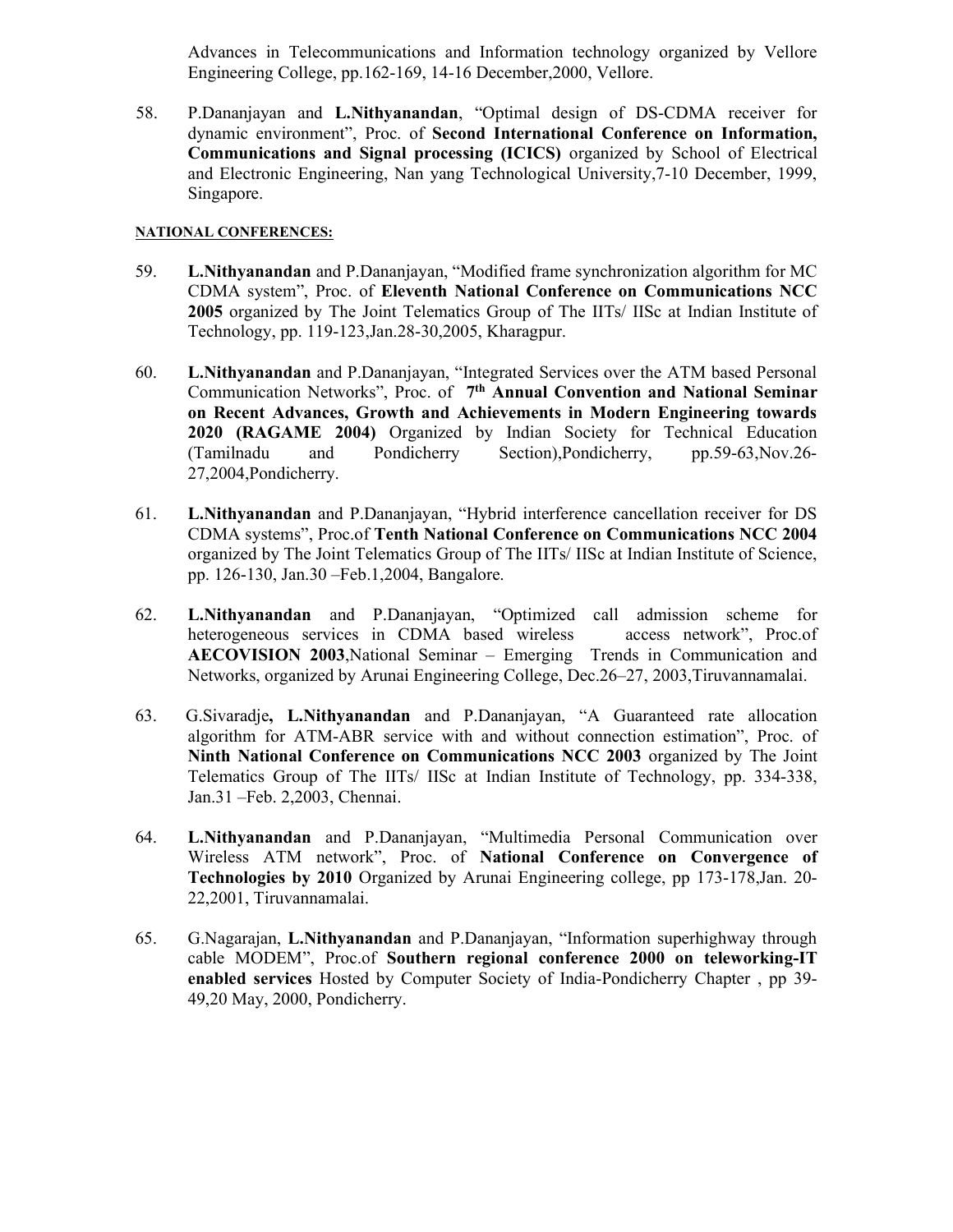# Details of RPS Project Completed

| Title of the Project                          | Funding    | Amount      | Duration    |
|-----------------------------------------------|------------|-------------|-------------|
|                                               | Agency     | Sanctioned  |             |
| A framework for wireless health care services | AICTE-     | Rs.18 lakhs | Three       |
| in disastrous and emergency situations        | <b>RPS</b> |             | Years       |
|                                               |            |             | $(2013-16)$ |

# Details of Ph.D Scholars Completed

| S.No.          | Name of the      | Date of      | Date of Viva | <b>Title of the Thesis</b>                            |  |
|----------------|------------------|--------------|--------------|-------------------------------------------------------|--|
|                | Scholar          | Registration |              |                                                       |  |
|                | Dr.V.Bharathi    | 24.11.2011   | 08.07.2016   | Performance<br>Improvement<br>1n                      |  |
|                |                  |              |              | Wireless Heterogeneous Networks                       |  |
|                |                  |              |              | Through User Centric Techniques                       |  |
| $\overline{2}$ | Dr.N.Tamilarasan | 02.03.2011   | 16.09.2016   | Performance Improvement of MIMO                       |  |
|                |                  |              |              | MC-CDMA<br>System<br>Using                            |  |
|                |                  |              |              | Equalization, Beam forming<br>and                     |  |
|                |                  |              |              | Relay                                                 |  |
| 3              | Dr.R.Srinivas    | 25.11.2011   | 07.11.2016   | Real time BER Measurement Based                       |  |
|                |                  |              |              | Link Quality Test System for Remote Sensing Satellite |  |
|                |                  |              |              | Ground Station.                                       |  |
|                |                  |              |              |                                                       |  |
|                |                  |              |              |                                                       |  |
| $\overline{4}$ | Dr.M. Arulalaan  | 05.12.2012   | 26.03.2018   | <b>Studies on Triangular Microstrip</b>               |  |
|                |                  |              |              | Patch Antenna with Koch Boundary                      |  |
|                |                  |              |              | for MIMO Application.                                 |  |
|                |                  |              |              |                                                       |  |
| 5              | Dr.R. Vijayarani | 07.12.2012   | 03.08.2018   | QoS Improvement Techniques for                        |  |
|                |                  |              |              | Downlink LTE Advanced Networks                        |  |
|                |                  |              |              |                                                       |  |
|                |                  |              |              |                                                       |  |

## Details of STTP/FDP/Workshop Organized

- 1. Coordinated Two weeks AICTE sponsored FDP on "Security in Wireless Heterogeneous Networks-Issues and Challenges" from 15<sup>th</sup> to 26<sup>th</sup> April, 2013.
- 2. Coordinated One week TEQIP sponsored STTP on "Application of Image Processing Techniques in Next Generation Wireless Networks" from 20<sup>th</sup> to 24<sup>th</sup> May, 2013.
- 3. Coordinated Two days workshop on "Qualnet "
- 4. Coordinated Two days workshop on "Internet of Things" from 12<sup>th</sup> to 13<sup>th</sup> February, 2016.
- 5. Coordinated Two days workshop on "Placement" from 13<sup>th</sup> to 14<sup>th</sup> February, 2016.
- 6. Coordinated Three days National level Technical symposium Genesis 2k16 on "wireless security" from  $24<sup>th</sup>$  to  $26<sup>th</sup>$  February, 2016.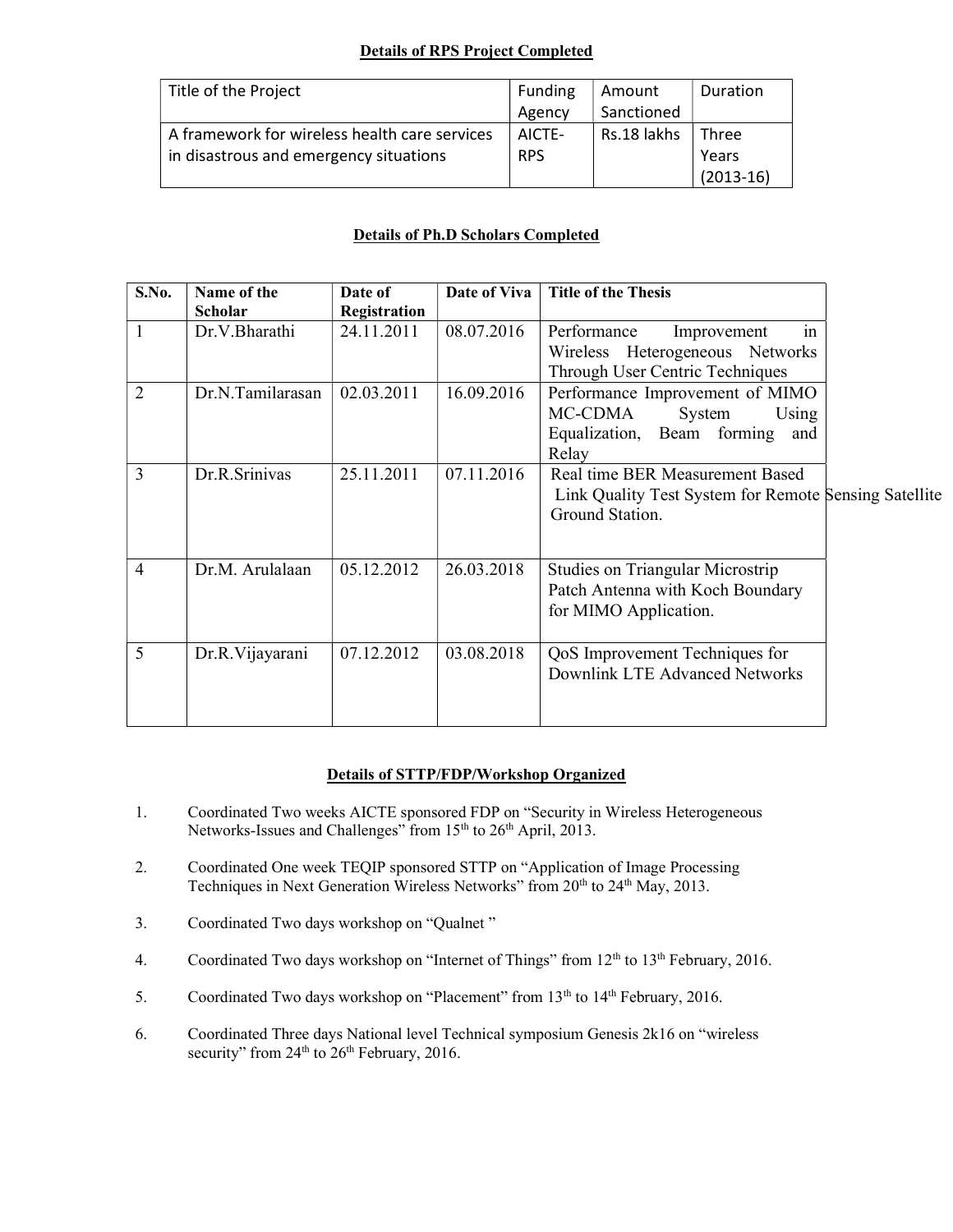## Details of Guest Lectures Delivered

- 1. A Lecture on "Last mile connectivity- Requirements, Challenges and Trends" delivered in AICTE recognized TCS sponsored FDP on "Broadband solutions for last mile connectivity" organized by Department of Electronics and Communication Engineering, Pondicherry Engineering College ,Pondicherry on 8<sup>th</sup> December 2006.
- 2. A Lecture on "OFDM and OFDMA" delivered in AICTE-ISTE sponsored STTP on Emerging trends in Embedded and Wireless technology organized by Department of Electronics and Communication Engineering, Mailam Engineering College, Mailam on 19th March, 2007.
- 3. A Lecture on "Mobile Communication " delivered in SPACE'07 organized by Department of Electronics and Communication Engineering ,S.K.P Engineering College, Tiruvannamalai on 20th September 2007.
- 4. A Lecture on "Beyond 3G System" delivered in National workshop on Recent Trends in Wireless Information Networks and Systems organized by Department of Electronics and Communication Engineering, Sri Sairam Engineering college, Chennai and sponsored by DRDO, Delhi on 01<sup>st</sup> February 2008.
- 5. A Lecture on "OFDM and OFDMA" delivered in AICTE sponsored SDP on "Recent Challenges and Trends in Modern Communication systems & Networking" organized by Sri Manakula Vinayagar Engineering College, Madagadipet, on 7<sup>th</sup> February, 2008.
- 1. A Lecture on "3G and Beyond" delivered in Thanthai Periyar Government Institute of Technology as part of the students council activity of Department of Electronics and Communication Engineering on 26<sup>th</sup> February 2009.
- 2. A Lecture on "Communication Past, Present and Future" delivered at Valliammai Engineering College, Kattankulathur during the forenoon session of 10<sup>th</sup> December 2009.
- 3. A Lecture on "4G Standard Recent trends in mobile communication" delivered in wireless communication systems workshop, Conducted by the e-sat association, Department of Electronics and Communication Engineering, Arunai Engineering College on  $13<sup>th</sup>$  February, 2010.
- 4. A Lecture on "Beyond 3G System" delivered in National workshop on Recent Trends in Wireless Information Networks and Systems organized by Department of Electronics and Communication Engineering, Sriram Engineering college, Chennai and sponsored by CSIR, on  $7<sup>th</sup>$  July 2010.
- 5. A Lecture on "3G and Beyond" delivered at Department of Electronics and Communication Engineering, Arunai Engineering College, Thiruvannamalai on 3rd September, 2010.
- 6. A Lecture on "Mobile Radio Propagation" delivered at Department of Electronics and Communication Engineering,Adhiparasakthi Engineering College, Melmaruvathur on  $12<sup>th</sup>$ February, 2011.
- 7. A Lecture on "Recent Trends in Mobile Communication" delivered in Department of Electronics and Communication Engineering, Christ College of Engineering and Technology on 17th September 2011.
- 8. A Lecture on "Research issues in OFDMA and MU MIMO" delivered in Department of Electronics and Communication Engineering, Adhiparasakthi Engineering College during one day workshop on 9<sup>th</sup> February 2012.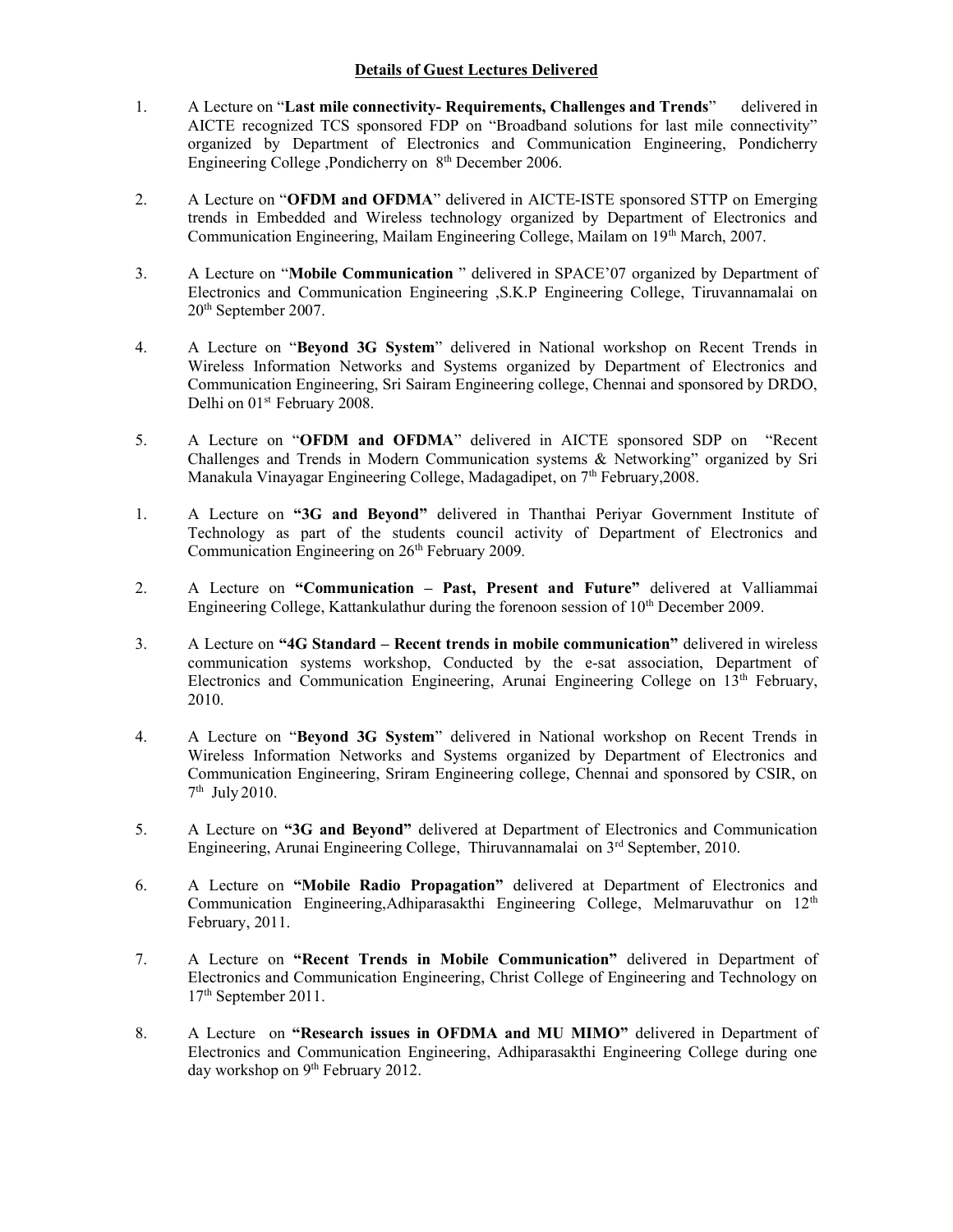- 9. A Lecture on "Evolution of Mobile Communication" delivered in Department of Electronics and Communication Engineering, Ganesh College of Engineering and Technology on  $17<sup>th</sup>$  march 2012.
- 10. A Lecture on "Trends and challenges in Mobile Computing" delivered in Department of Electronics and Communication Engineering, Christ College of Engineering and Technology during the AICTE sponsored Faculty development programme on SDP on Wireless Communication and Networking Technology on 9<sup>th</sup> May 2012.
- 11. A Lecture on "Wireless Communication" delivered in Department of Electronics and Communication Engineering, IFET College of Engineering and Technology during the inauguration of ECE students association Yearly activities on 13<sup>th</sup> July 2012.
- 12. A Lecture on "Filters and Equalizers" delivered in Department of Electronics and Communication Engineering, Sri Manakula Vinayagar Engineering College on  $2<sup>nd</sup>$  March, 2013.
- 13. A Lecture on "Introduction to Heterogeneous Networks" delivered in Department of Electronics and Communication Engineering, Pondicherry Engineering College during the AICTE sponsored Faculty development programme on 17<sup>th</sup> April 2013.
- 14. A Lecture on "Micro Electronics for LTE Networks" delivered in Department of Electronics and Communication Engineering, Pondicherry Engineering College during the ISTE SRM sponsored STTP on 4<sup>th</sup> May 2013.
- 15. A Lecture on "Next Generation Wireless Networks" delivered in Department of Electronics and Communication Engineering, Pondicherry Engineering College during the TEQIP sponsored STTP on  $20<sup>th</sup>$  May 2013.
- 16. A Lecture on "OFDM and OFDMA" delivered in Department of Electronics and Communication Engineering, MAM College of Engineering and Technology,Tiruchirapalli during the AICTE sponsored Faculty development programme on 28<sup>th</sup> November 2013.
- 17. A Lecture on "Frequency management and Long Term Evolution" delivered in Department of Computer Science and Engineering, Pondicherry Engineering College during the TEQIP sponsored STTP on 04<sup>th</sup> December 2013.
- 18. A Lecture on "Research Issues in Wireless Networks" delivered in the inauguration of Two days workshop on Network Simulation software by Department of Electronics and Communication Engineering, Alpha College of Engineering and Technology, Puducherry on  $26<sup>th</sup>$ September 2014.
- 19. A Lecture on "MIMO OFDM Techniques" delivered in Department of Electronics and Engineering, school of Engineering and Technology, Pondicherry University during 5 day National level workshop on roadmap towards 5G Wireless infrastructure on 3<sup>rd</sup> November 2015.
- 20. A Lecture on "Spectrum sharing and Resource allocation in Cognitive Radio Networks " delivered in Department of Electronics and Communication Engineering, Pondicherry Engineering College during the QIP sponsored Short Term course on Recent Trends in Development of Communication: Cognitive Networks on 1<sup>st</sup> December 2015.
- 21. A Lecture on "Internet of Mobile Things" delivered in Department of Electronics and Communication Engineering, Pondicherry Engineering College during the TEQIP sponsored Short Term Training program on 29th June 2016.
- 22. A Lecture on "Mobile computing Applications and Characteristics & Structure of Mobile Computing Application" delivered in Department of Computer Science and Engineering,